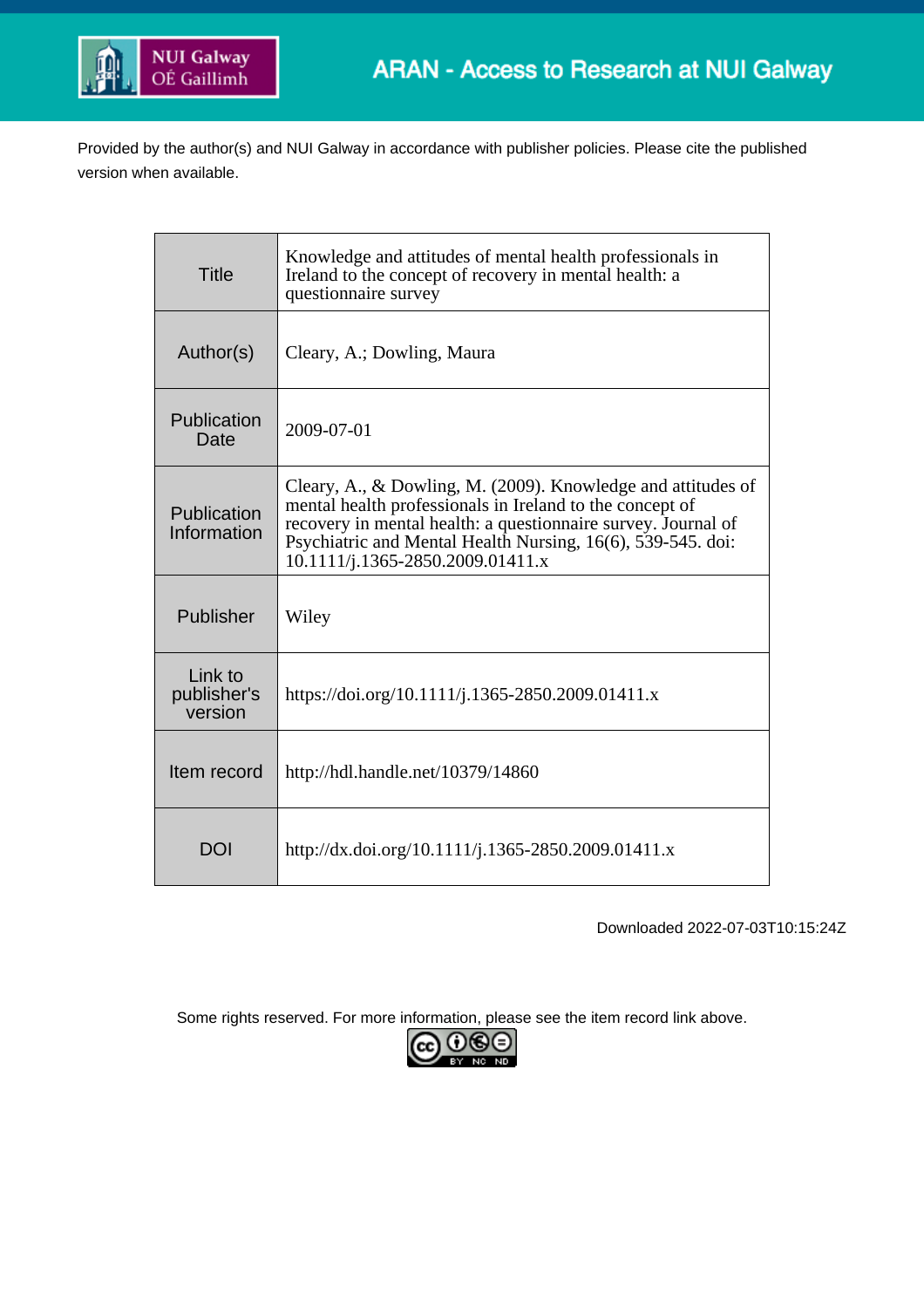Cleary, A,Dowling, M (2009) 'Knowledge and attitudes of mental health professionals in Ireland to the concept of recovery in mental health: a questionnaire survey'. Journal Of Psychiatric And Mental Health Nursing, 16 :539-545.

## **ABSTRACT**

Recovery is the model of care presently advocated for mental health services internationally. The aim of this study was to examine the knowledge and attitudes of mental health professionals to the concept of recovery in mental health. A descriptive survey approach was adopted and 153 health care professionals (nurses, doctors, social workers, occupational therapists and psychologists), completed an adapted version of the Recovery Knowledge Inventory (RKI). The respondents indicated their positive approach to the adoption of recovery as an approach to care in the delivery of mental health services. However, respondents were less comfortable in encouraging healthy risk taking with service users. This finding is important because therapeutic risk taking and hope are essential aspects in the creation of a care environment that promotes recovery. Respondents were also less familiar with the non-linearity of the recovery process and placed greater emphasis on symptom management and compliance with treatment. Multidisciplinary mental health care teams need to examine their attitudes and approach to a recovery model of care. The challenge for the present and into the future is to strive to equip professionals with the necessary skills in the form of information and training.

**Key words:** Acute care, community care, multidisciplinary care, recovery, scales and assessment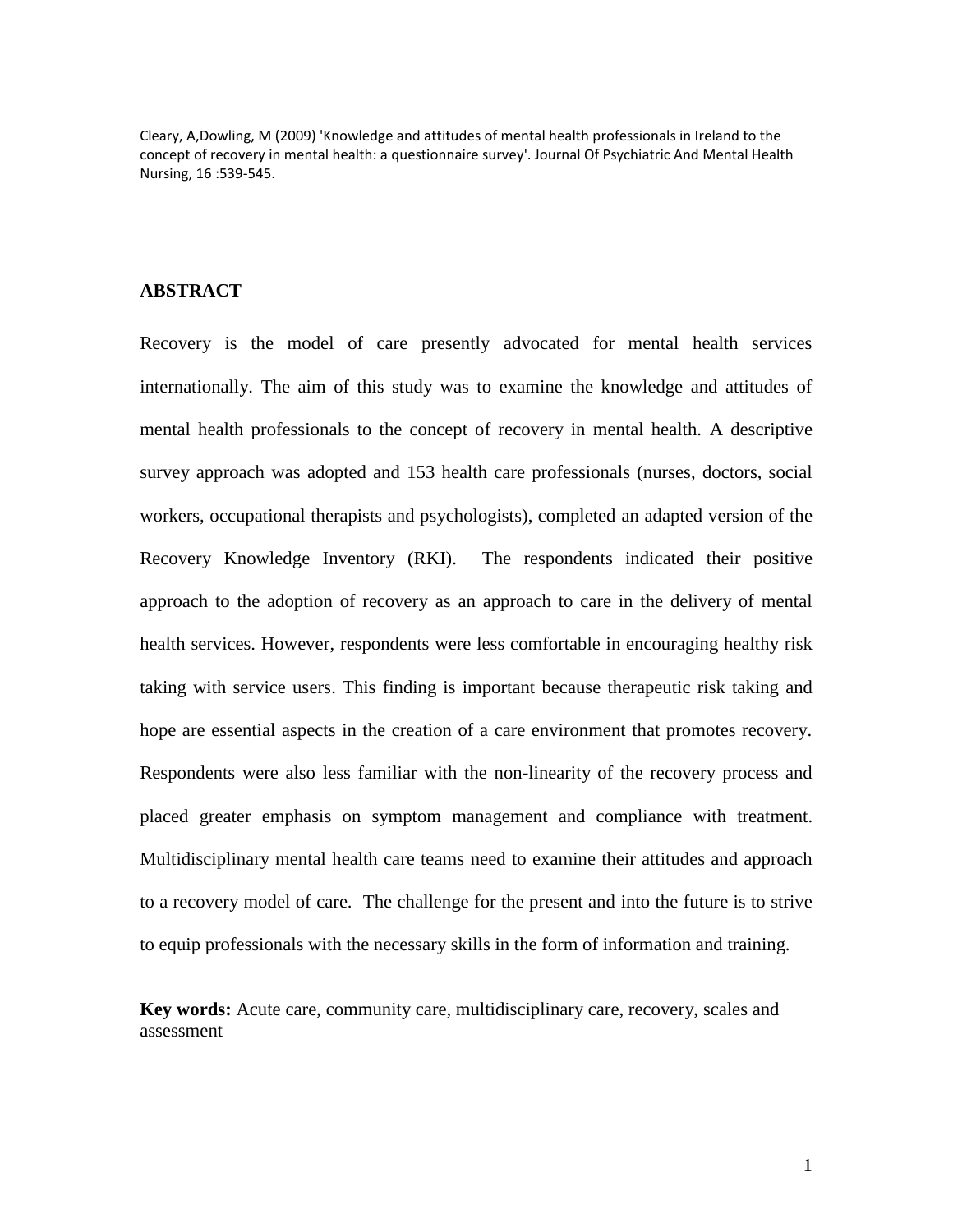### **Introduction**

Recovery is difficult to define, since there is no succinct or universally accepted definition. Within the literature the term recovery has been interchangeably used to mean "a model, philosophy, approach, a paradigm, a movement or vision"(Roberts & Wolfson 2006, p.20). The notion of recovery in the present-day mental health field is inconsistently understood and used. However, it continues to gain popularity despite lack of consensus.

Embracing a recovery model challenges professionals to expand and grow in different ways (Clement 1997). The joint position paper of the Social Care Institute for Excellence (SCIE) (2007) stresses that for staff to provide effective recovery orientated services they first need to attend to their own hope and morale, as both concepts are contagious with implications for service users.

Embracing recovery necessitates a shift in values, attitudes, and a shift in power. Recovery challenges professionals to develop practice changes such as being less formal in professional roles. Professionals need to be able to manage their own personal anxiety when service users take risks and respect their expertise by experience (Schrank & Slade 2007). This re-conceptualisation of role will include an understanding that the professional role "will become facilitative rather than directive in nature, hope inspiring rather than pessimistic, and autonomy enhancing rather than paternalistic" (Sowers 2005, p.770). However it must be noted that there is a paucity of well controlled research studies supporting a recovery based approach to care (Mental Health Commission 2005,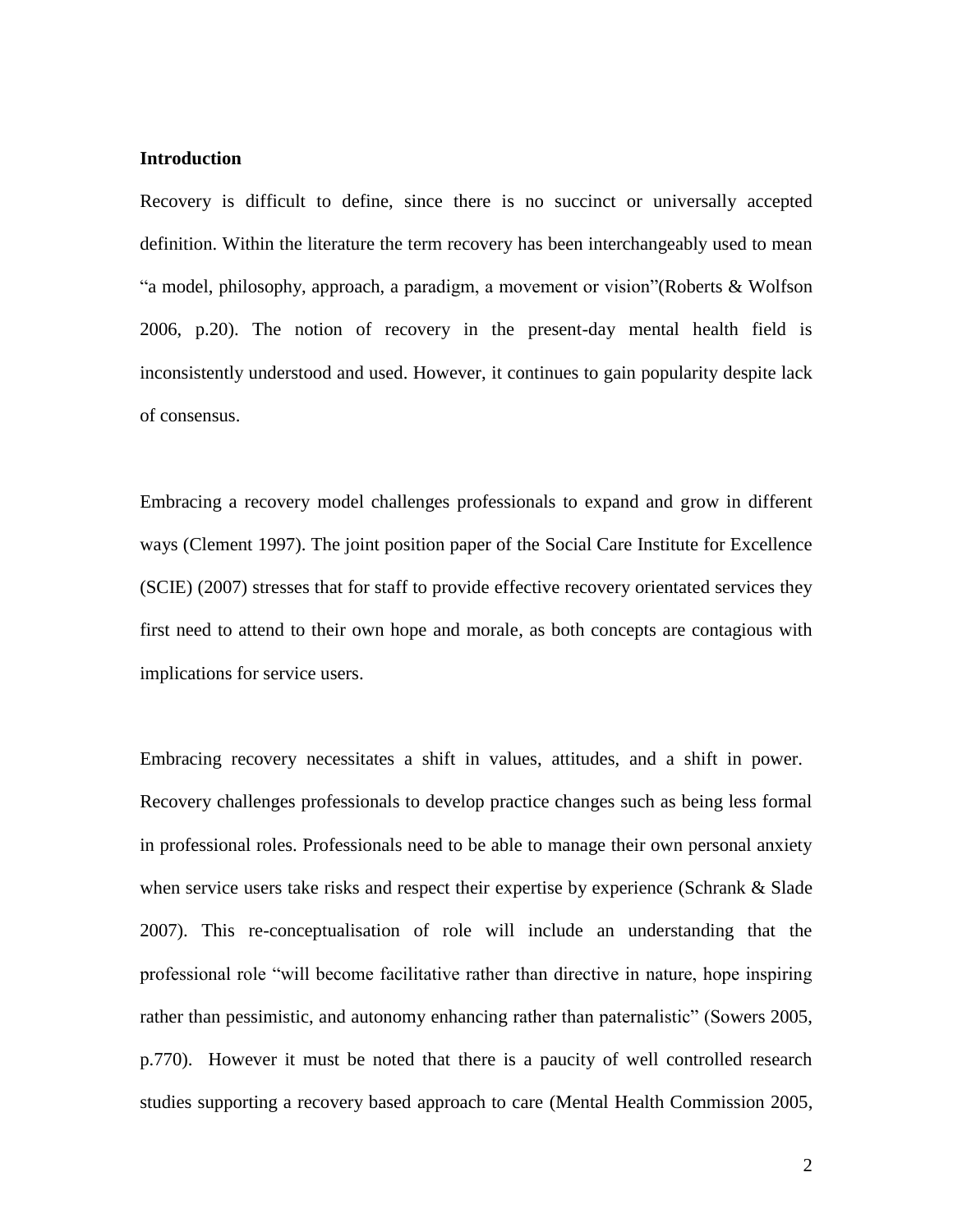Oades *et al.* 2005). Much of the evidence to date is narrative, and there is a need to gather and strengthen the evidence base in order to validate this approach (Roberts & Wolfson 2004).

Recovery research, often in the form of a qualitative narrative rather than empirical studies, describes recovery as a non- linear journey affected by a complex array of factors. The literature suggests that recovery needs to be viewed as an integrated part of peoples' everyday lives, and as least as much a social as a personal and unique process. Common themes for service delivery that reflect the ideologies exposed by the recovery movement are focused on the significance of hope and optimism, valuing the expertise of the service user, valuing diversity, and allowing for risk taking behaviors. A change in attitude and a deeper understanding of the concept of recovery is required for mental health professionals to adopt this philosophy of care. Therefore the knowledge and attitudes of mental health professionals in both acute and community settings were explored and outlined in this study.

### **The aims and objectives of the research**

The purpose of this study was to examine the knowledge and attitudes of mental health professionals to the concept of recovery in mental health.

### **METHODS**

### **Study participants and procedure**

The target population was five disciplines of mental health professionals working on community mental health teams and acute admissions facilities in a service provision area in one Irish Health Service Executive (HSE) area (Table 1).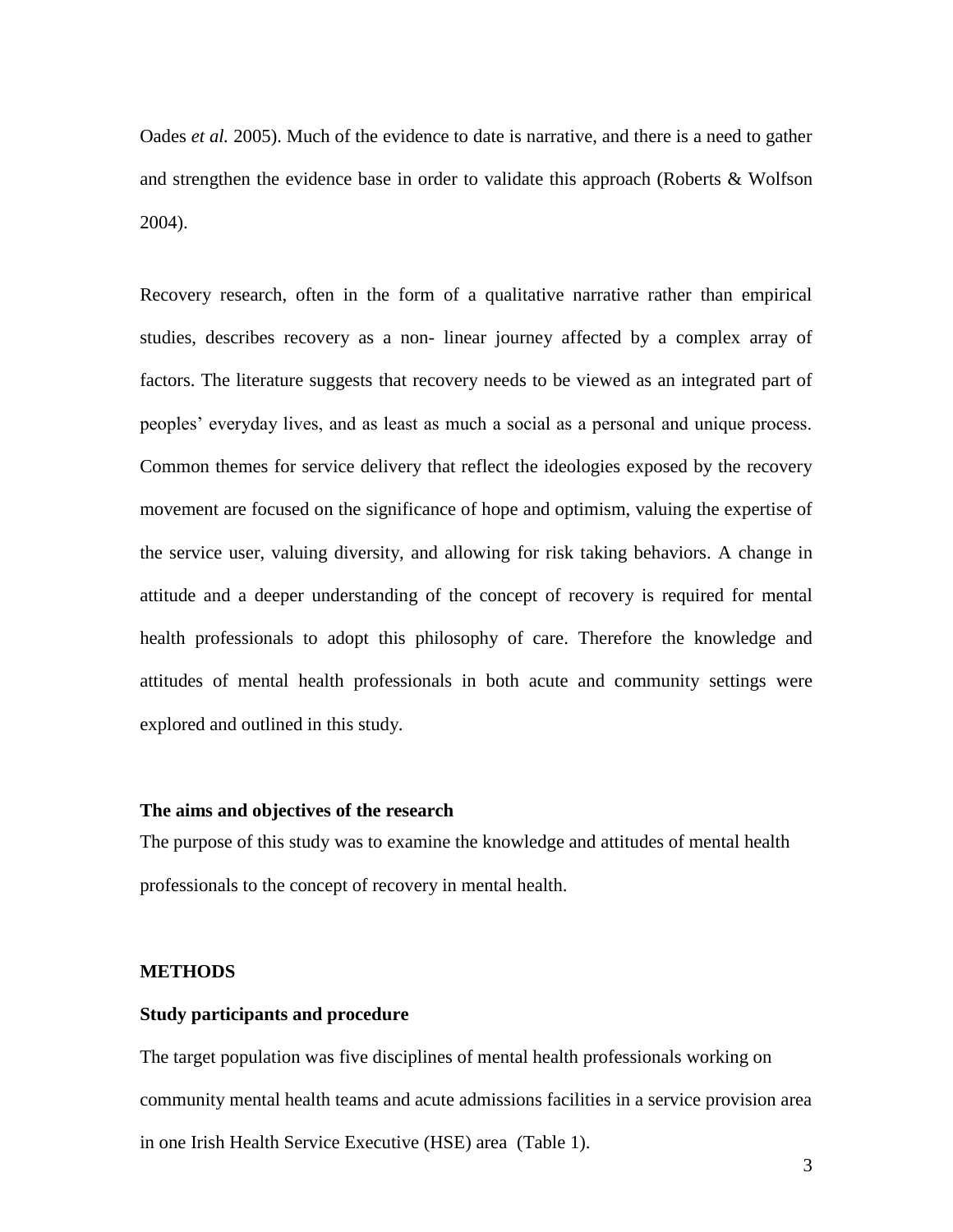| <b>Professional Grade</b>            | No.            | $\frac{0}{0}$  |
|--------------------------------------|----------------|----------------|
| Staff Nurse (S/N)                    | 52             | 40             |
| Nurse Manager                        | 19             | 15             |
| Clinical Nurse Specialist (CNS)      | 16             | 12             |
| Senior House Officer (SHO)           | 11             | 8              |
| Psychiatrist                         | 5              | $\overline{4}$ |
| Senior Registrar                     | $\overline{4}$ | 3              |
| Psychologist (Senior)                | 3              | $\overline{2}$ |
| Psychologist (Basic Grade)           | $\overline{2}$ | $\overline{2}$ |
| Social Worker (Senior)               | $\overline{4}$ | $\overline{2}$ |
| Social Worker (Basic Grade)          | $\overline{2}$ | $\overline{2}$ |
| Occupational Therapy Manager         | $\overline{2}$ | $\mathbf{1}$   |
| Occupational Therapist (Senior)      | $\overline{2}$ | $\overline{2}$ |
| Occupational Therapist (Basic Grade) | $\overline{2}$ | $\overline{2}$ |
| Profession/grade not specified       | 6              | 5              |

**Table 1 Professional grade of respondents.**

264 nurses and 53 other mental health professionals were used as the sampling frame for the study. Time limits on the study meant that all nurses in the sampling frame could not be sent the study questionnaire. Therefore, nurses (n=100) were randomly selected from the sample frame (n=264). All members of the smaller disciplines were included in the study (n=53) (these were grouped together to increase sample size to permit statistical analysis and valid comparisons). One hundred and fifty three (45% of sampling frame) were then sent an adapted version of the RKI (Bendregal *et al*. 2006).

### **Data Collection Instrument**

The RKI (Recovery Knowledge Inventory) consists of 20 statements on a five point likert scale, and assesses four different domains of understanding on recovery in mental health.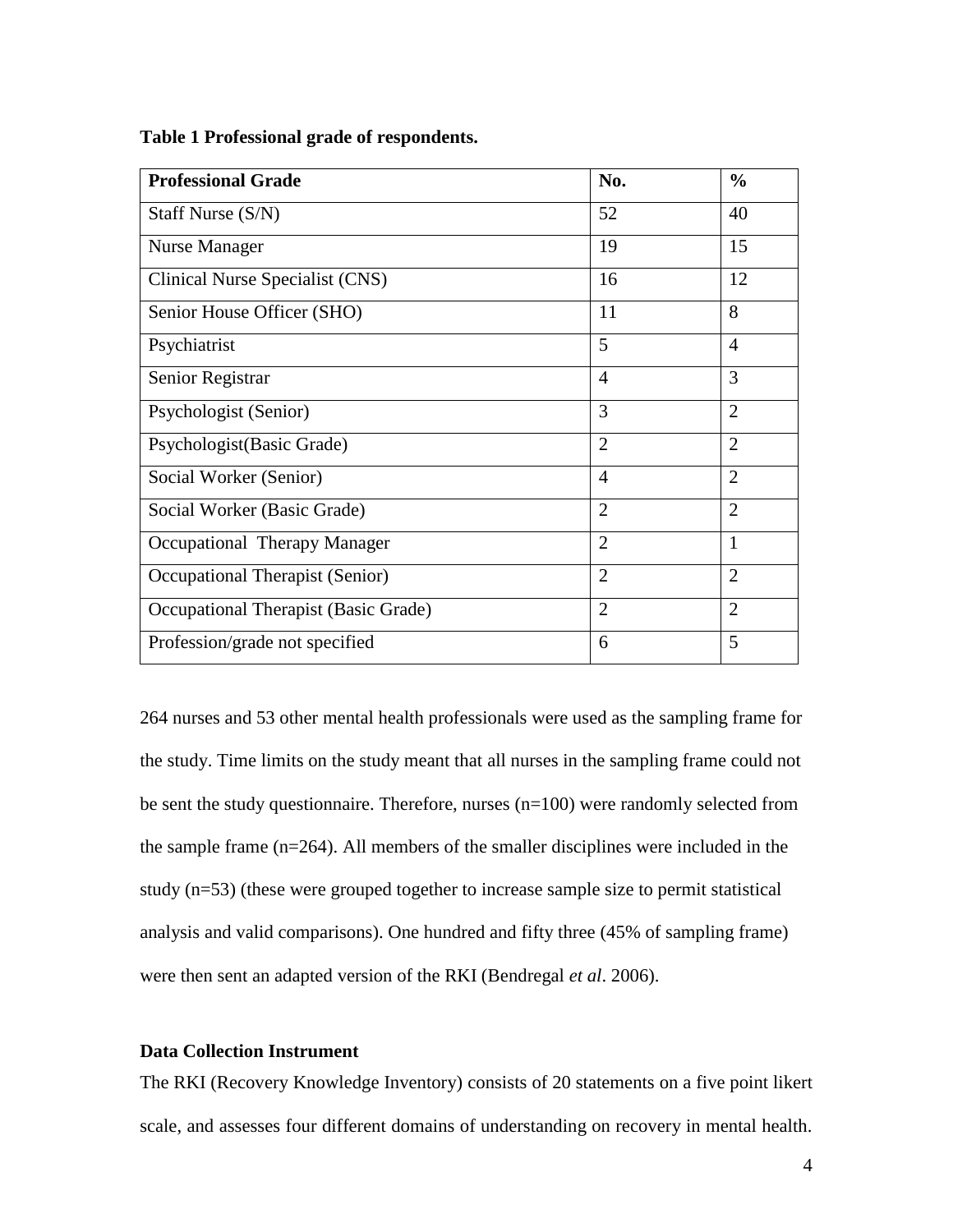Reliability analysis (Cronbach's alpha) reported by Bedregal *et al.* (2006) are as follows: 'Roles and responsibilities in recovery'(- .81), 'Non-linearity of the recovery process' (- .70); 'The role of self-determination and peers in recovery'( .63), and Expectations regarding recovery (- .47). Despite the low score for component four, this domain was included due to the importance of the item in assessing staff expectations regarding recovery and people in recovery (Bendregal *et al.* 2006).

Permission was given to use the RKI (Recovery Knowledge Inventory) in an Irish setting and to make minor adaptations; this being the exclusion of the term "substance abuse", but no changes was made to the wording of the questions.

The questionnaire also included five demographic questions and three closed questions asking for respondents' exposure to recovery information and training. Moreover, two open questions were included to seek views regarding the skills professionals require to promote recovery, and to offer an opportunity for further comments on the topic. The questionnaire underwent pre-testing with a mix of disciplines working in both community and acute facilities before the study was undertaken.

### **Ethical issues**

The study proposal was reviewed by the local research ethics committee and approval obtained.

### **Data Analysis**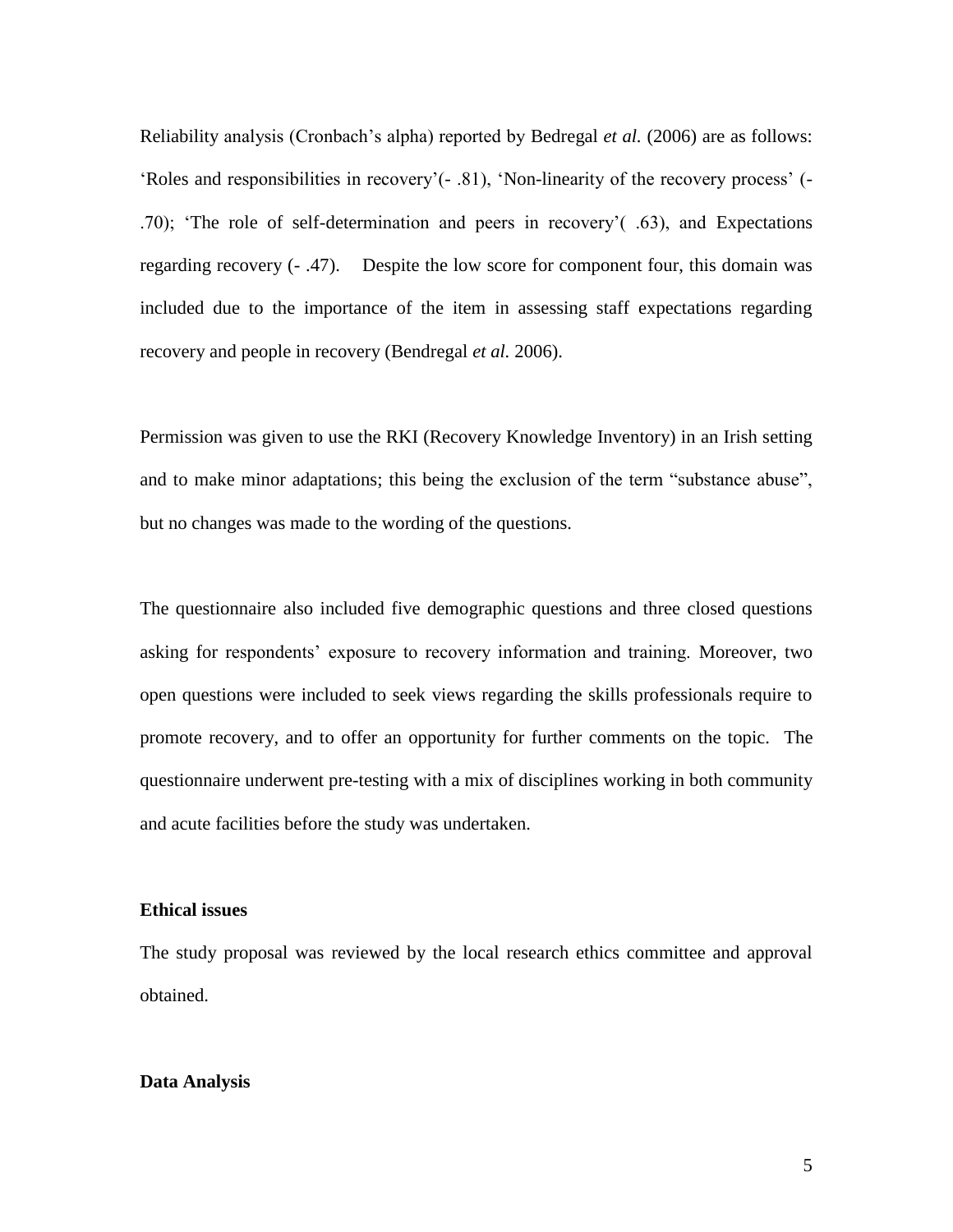Parametric statistics were utilised in the analysis of the data and Burnard's (1991) content analysis framework was adapted to examine and code the qualitative data.

# **Results**

One hundred and thirty questionnaires were returned (n=130) (response rate of 85%).

The primary socio-demographic characteristics of the study participants are outlined in

Table 2.

# **Table 2 Profile of respondents**

|                                                                              | N <sub>0</sub>       | $\frac{0}{0}$  |
|------------------------------------------------------------------------------|----------------------|----------------|
| <b>Gender</b>                                                                |                      |                |
| Male                                                                         | 45                   | 35             |
| Female                                                                       | 85                   | 65             |
| <b>Work setting</b>                                                          |                      |                |
| Acute Unit (Admission wards in<br>psychiatric in-patient facilities)         | 33                   | 26             |
| Community (Community mental<br>health teams)                                 | 79                   | 61             |
| Acute/Community (Work in<br>both of the above)<br>Work setting not indicated | 16<br>$\overline{2}$ | 12<br>1        |
| <b>Profession</b>                                                            |                      |                |
| Medical                                                                      | 21                   | 16             |
| Psychology                                                                   | 5                    | $\overline{4}$ |
| <b>Nursing</b>                                                               | 92                   | 71             |
| Social Work                                                                  | 6                    | 5              |
| <b>Occupational Therapists</b>                                               | 5                    | 4              |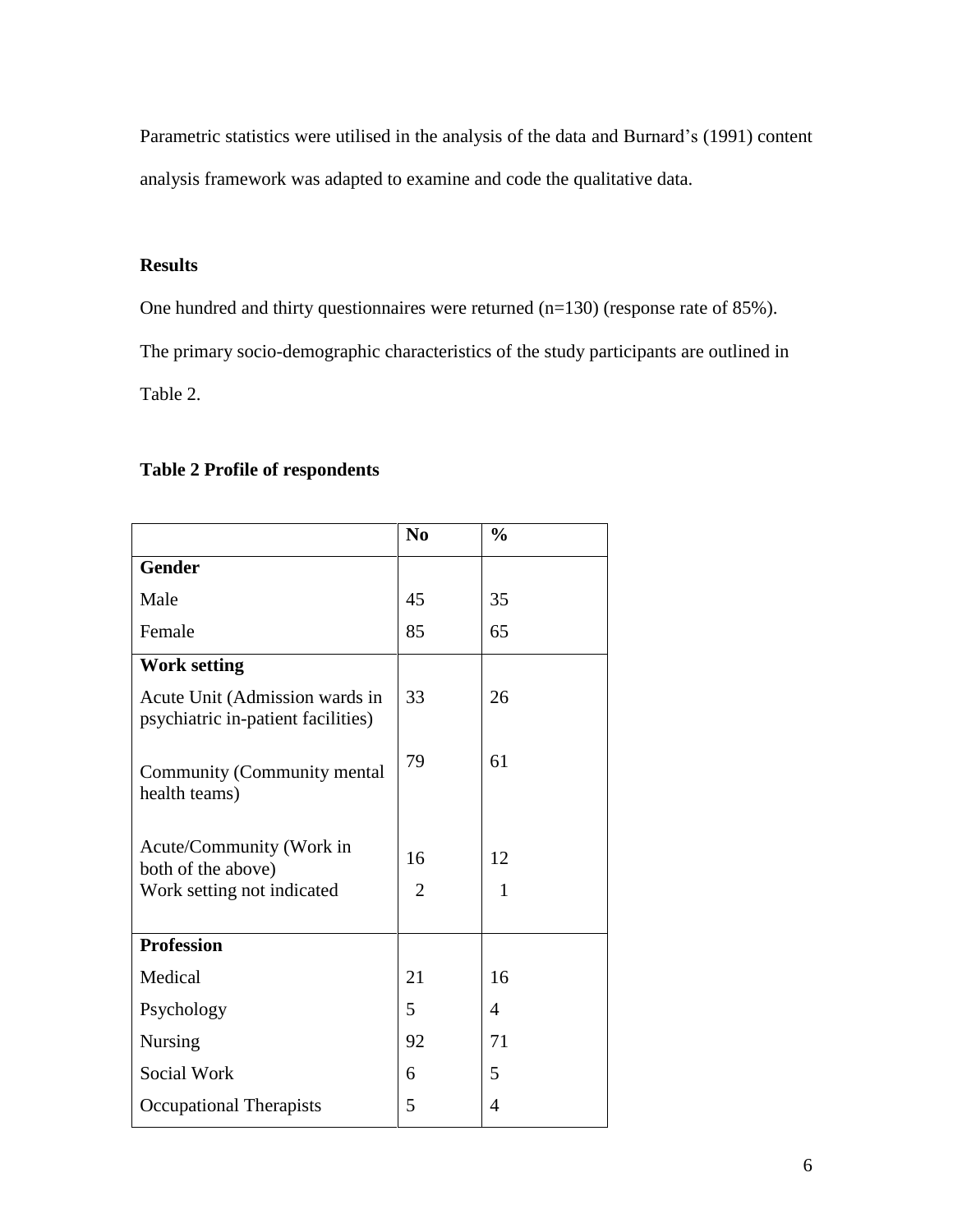| <b>Years worked in Mental</b> |    |                |
|-------------------------------|----|----------------|
| <b>Health</b>                 |    |                |
| $1-10$ years                  | 44 | 35             |
| $11-20$ years                 | 30 | 23             |
| $21-30$ years                 | 42 | 32             |
| $31-40$ years                 | 11 | 8              |
| Non-response                  | 3  | $\overline{2}$ |

## **RKI scores for components /themes in recovery**

Comparing the overall mean scores between the four components on the RKI (Table 3), respondents obtained the highest mean/standard deviation score of 4.03 (.65) on component three, "The role of self definition and peers in recovery". This indicates that mental health professionals appreciate the need for the person in recovery to have an identity outside their diagnosis, and also acknowledges the key role peers play in the recovery process. The next highest mean score of 3.79 (.68) was on component one, "Roles and responsibilities in recovery" indicating that respondents showed good understanding of the responsibilities of both the client and the professional in the treatment and rehabilitation process. The third highest mean score of 3.08 (1.01) was on component four "Expectations regarding recovery." While respondents reported that recovery was relevant to all phases of treatment, there was a large unsure response as to how realistic expectations could be employed. Respondents lowest mean score 2.80 (.69) rested on component two "The non-linearity of the recovery process". This result indicates that respondents were least familiar with the nature of the recovery process.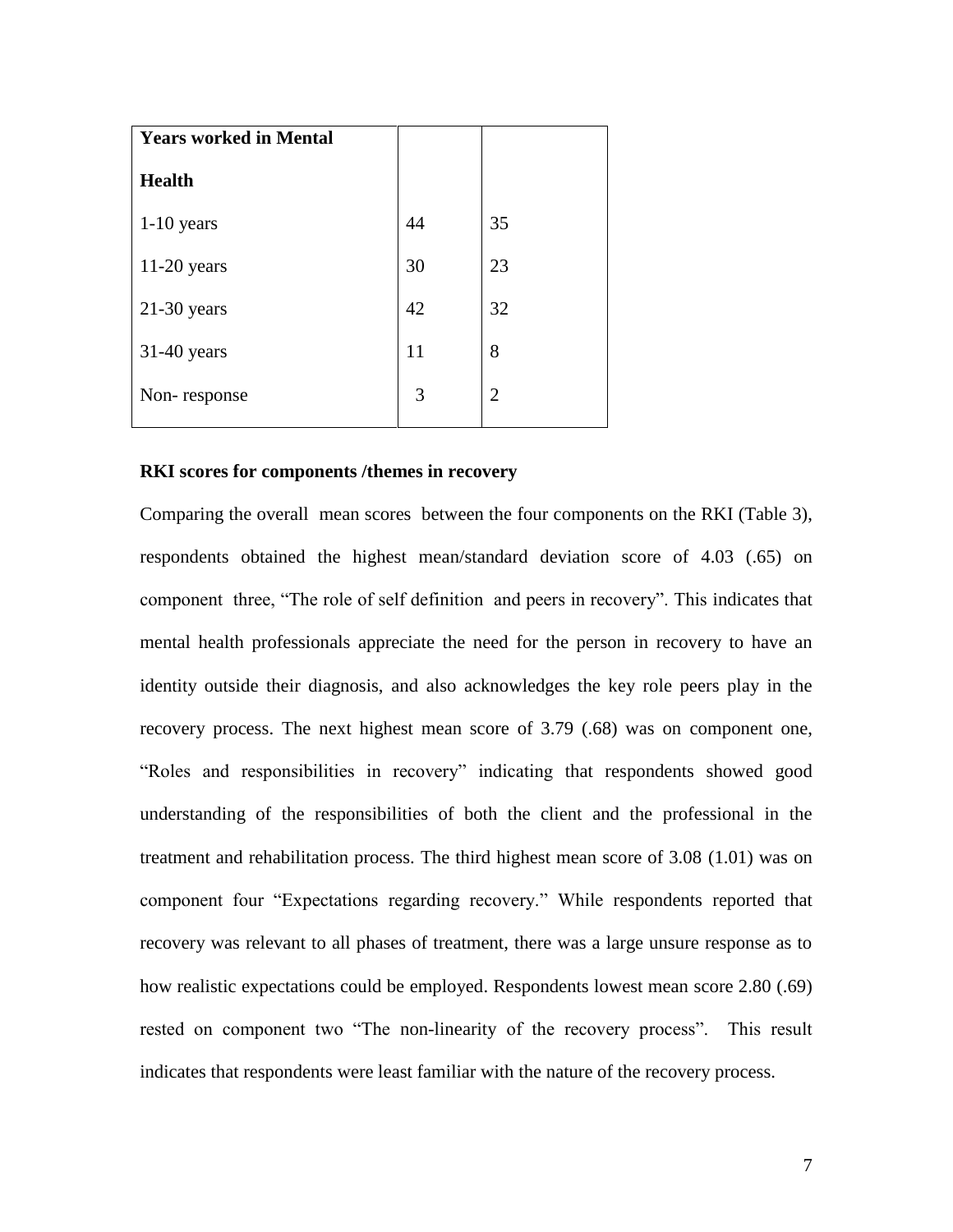| <b>Recovery components</b>    | N   | <b>Minimum</b>              | <b>Maximum</b> | Mean | <b>Standard</b>  |
|-------------------------------|-----|-----------------------------|----------------|------|------------------|
|                               |     |                             |                |      | <b>Deviation</b> |
| Roles and responsibilities in | 126 | 2                           | 5              | 3.79 | .688             |
| recovery.                     |     |                             |                |      |                  |
| Non-linearity of the recovery | 127 |                             | 5              | 2.80 | .694             |
| process.                      |     |                             |                |      |                  |
| The role of self-definition   | 127 | $\mathcal{D}_{\mathcal{L}}$ | 5              | 4.03 | .654             |
| and peers in recovery.        |     |                             |                |      |                  |
| Expectations regarding        | 128 |                             | 5              | 3.08 | 1.016            |
| recovery.                     |     |                             |                |      |                  |

**Table 3: Overall mean scores for all of the recovery components**.

### **Statistical significant findings**

Parametric tests in the form of the independent t Test were used to test for any statistically significant differences between the groups. The groups were divided into two categories, nursing and non nursing (all small disciplines were grouped together). The non-nursing disciplines were grouped together for statistical purposes but also because this group's history and tradition may not struggle with empowerment issues like nursing. In light of empowerment being central to recovery, it was thought that making this comparison between the two groups might possibly produce interesting findings.

The t test was utilised at 5% (0.05) level of significance. The confidence level was set at 95% (CI 95). Levene's test (2-tailed) for equality of variances was utilised to compare the following:

- Knowledge and attitudes of respondents working in acute facilities versus community settings
- Nursing discipline attitudes and knowledge to the concept of recovery compared to non nursing disciplines (Table 4)
- If length of experience working in mental health influenced attitudes and knowledge towards recovery (Table 4)*.* (A cut off point of 15 years' experience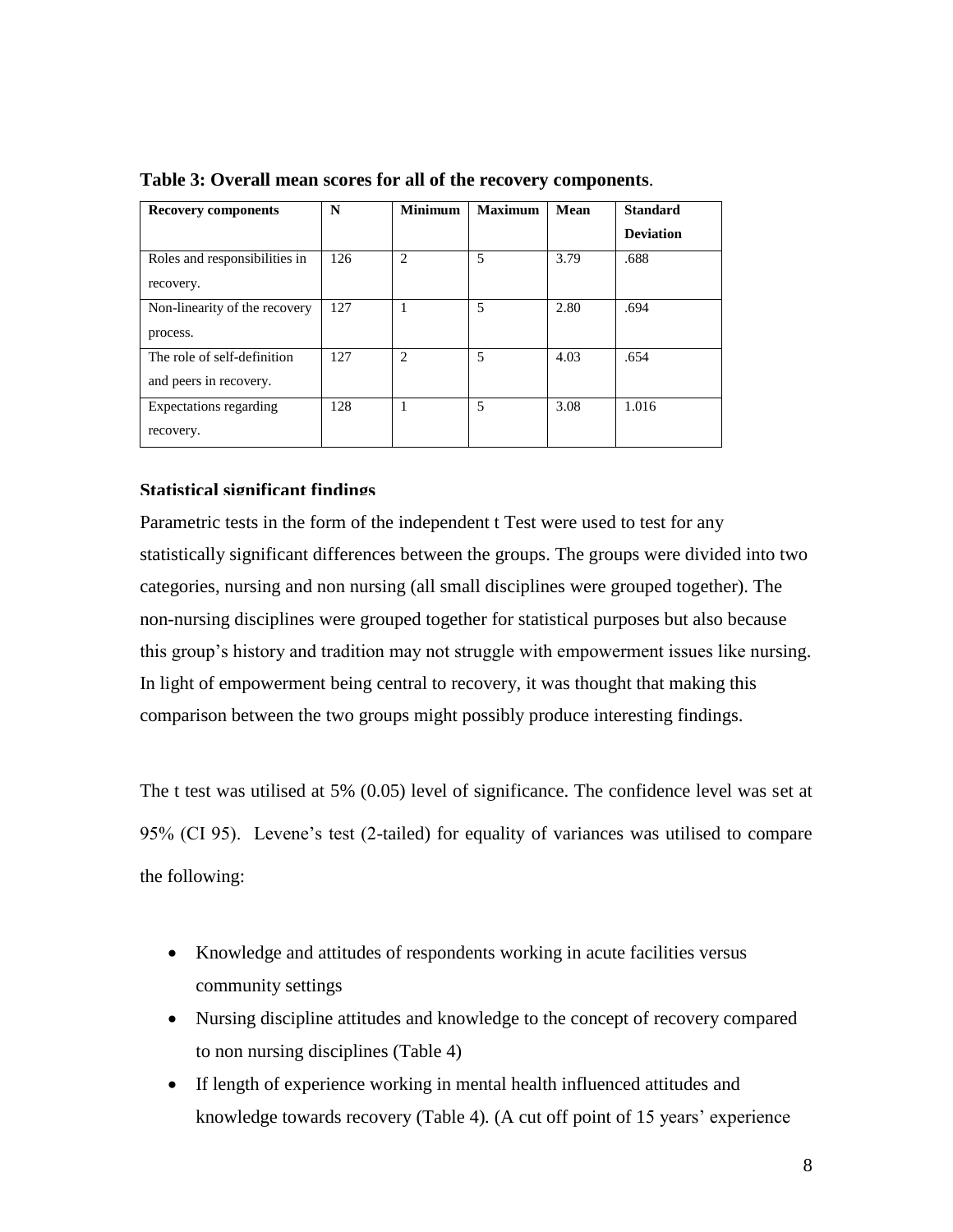was chosen because in the initial frequencies, 47% of respondents had worked 15 years or less and 51% had worked greater than 15%, with 2% not answering the question)

Attitudes of male respondents versus female respondents (Table 4)

There was no significant statistical difference found between knowledge and attitudes of respondents working in acute facilities as distinct from community settings. These findings may be influenced by the fact that all disciplines with the exception of nurses work across both settings. However, it was noted that community respondents had higher mean scores for three of the four components of recovery. Nevertheless, while not statistically significant this finding may be of clinical significance. La Fort (1993) suggests an actual difference in mean performances scores, as in this instance, is a strategy for determining the clinical significance of research findings.

|                            | <b>Recovery Competencies</b>      | t        | df  |      | Mean                  |
|----------------------------|-----------------------------------|----------|-----|------|-----------------------|
|                            |                                   |          |     |      |                       |
| <b>Level of Experience</b> | Non-linearity of the recovery     | 2.202    | 120 | .030 | 2.83                  |
| $<$ 15 years               | process.                          |          |     |      | 2.57                  |
| $>15$ years                |                                   |          |     |      |                       |
| <b>Gender Differences</b>  | Role of self-definition and peers | $-2.667$ | 125 | .009 | 3.87<br>(Male)        |
|                            | in recovery                       |          |     |      | 4.13<br>(Female)      |
|                            |                                   |          |     |      |                       |
|                            | Expectations regarding recovery   | $-2.268$ | 126 | .025 | 2.66 (Male)           |
|                            |                                   |          |     |      | (Female)<br>3.06      |
| <b>Nursing V</b>           | Roles and responsibilities        | 2.717    | 123 | .008 | 3.68<br>(Nursing)     |
| <b>Non Nursing</b>         | in recovery                       |          |     |      | (Non-Nursing)<br>4.00 |
|                            |                                   |          |     |      |                       |
|                            | Non-linearity of recovery process | 4.437    | 124 | .000 | (Nursing)<br>2.86     |
|                            |                                   |          |     |      | (Non-Nursing)<br>3.02 |

**Table 4: Significant statistical findings of independent t tests**

**(P<0.05)**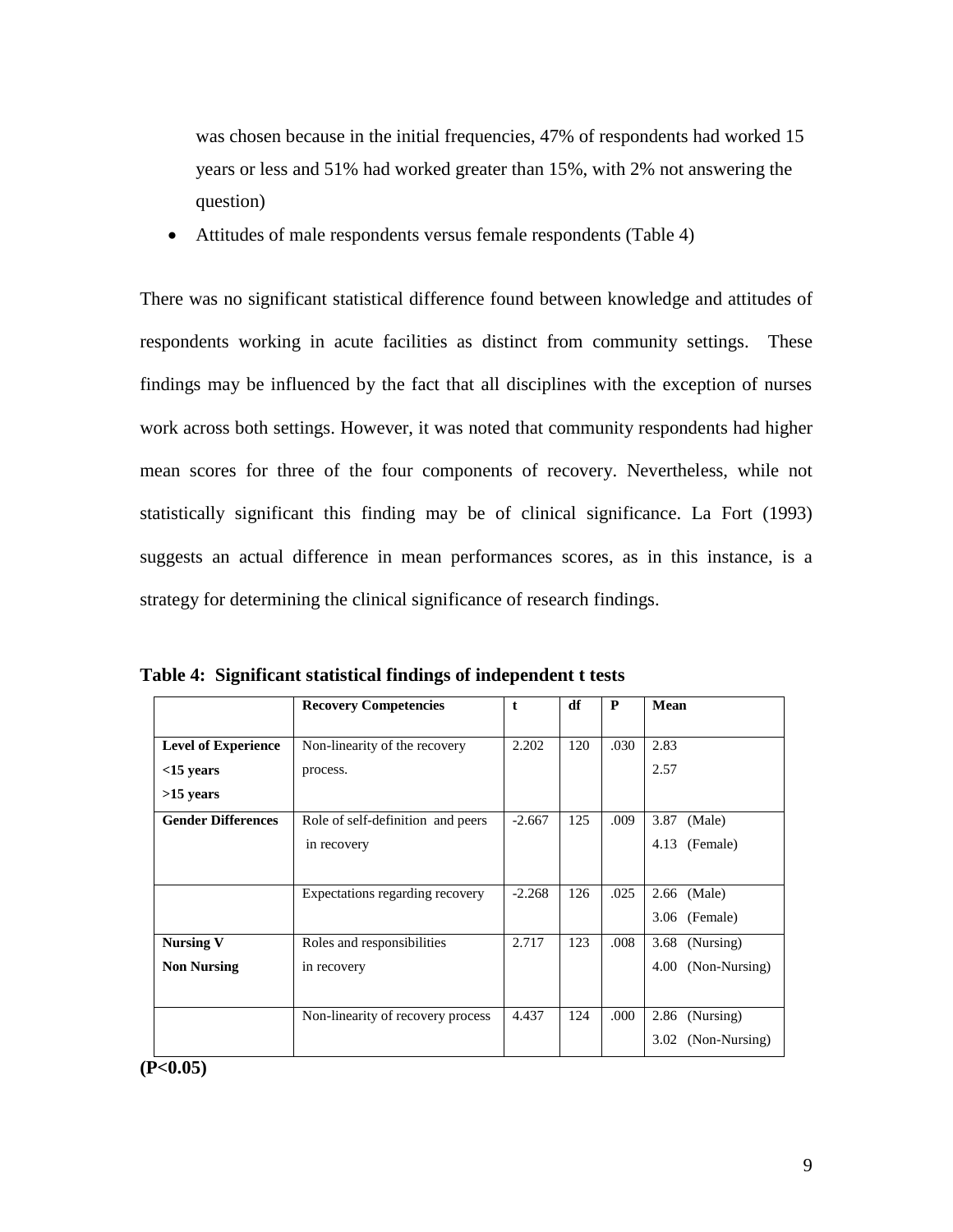Significant statistical differences were found in relation to the "non-linearity of the recovery process" between respondents with <15 years and respondents >15 years experience in mental health (Table 4). Less experienced staff had more favorable attitudes and knowledge than more experienced respondents.  $T = 2.202$ ,  $df = 120$ , P=0.03, (P<0.05). Less experienced respondents had a higher mean score (2.83) for this component than experienced respondents (2.57). There was no significant statistical difference found for any of the other three components of recovery with regard to experience.

There was a significant statistical difference found regarding the "role of self definition and peers in recovery" between female and male respondents,  $t = -2.667$ ,  $df = 125$ , P= .009 (P<0.05) (Table 4). Females attained a higher mean score (4.13) than males (3.87). Furthermore, a significant statistical difference was found between female and male respondents regarding "expectations regarding recovery"  $t=-2.268$ , df  $=126$ , P  $=0.025$ ,  $(p<0.05)$ ; females attaining a higher mean score  $(3.06)$  than males  $(2.66)$ . While there was no statistical difference between the genders for the remaining two components, females had the highest mean scores. This would suggest that females had more favorable attitudes and knowledge about recovery than males.

There was a significant statistical difference found between non-nursing and nursing grades regarding "roles and responsibilities in recovery" (Table 4). Independent *t* Test  $t=2.71$ , df  $=123$ , P $=0.008$ , (P $< 0.05$ ). Non-nursing grades attained the highest mean score (4.00), when compared with a mean of (3.68) for nurses. Similarly, with the "nonlinearity of the recovery process" there was a significant statistical difference found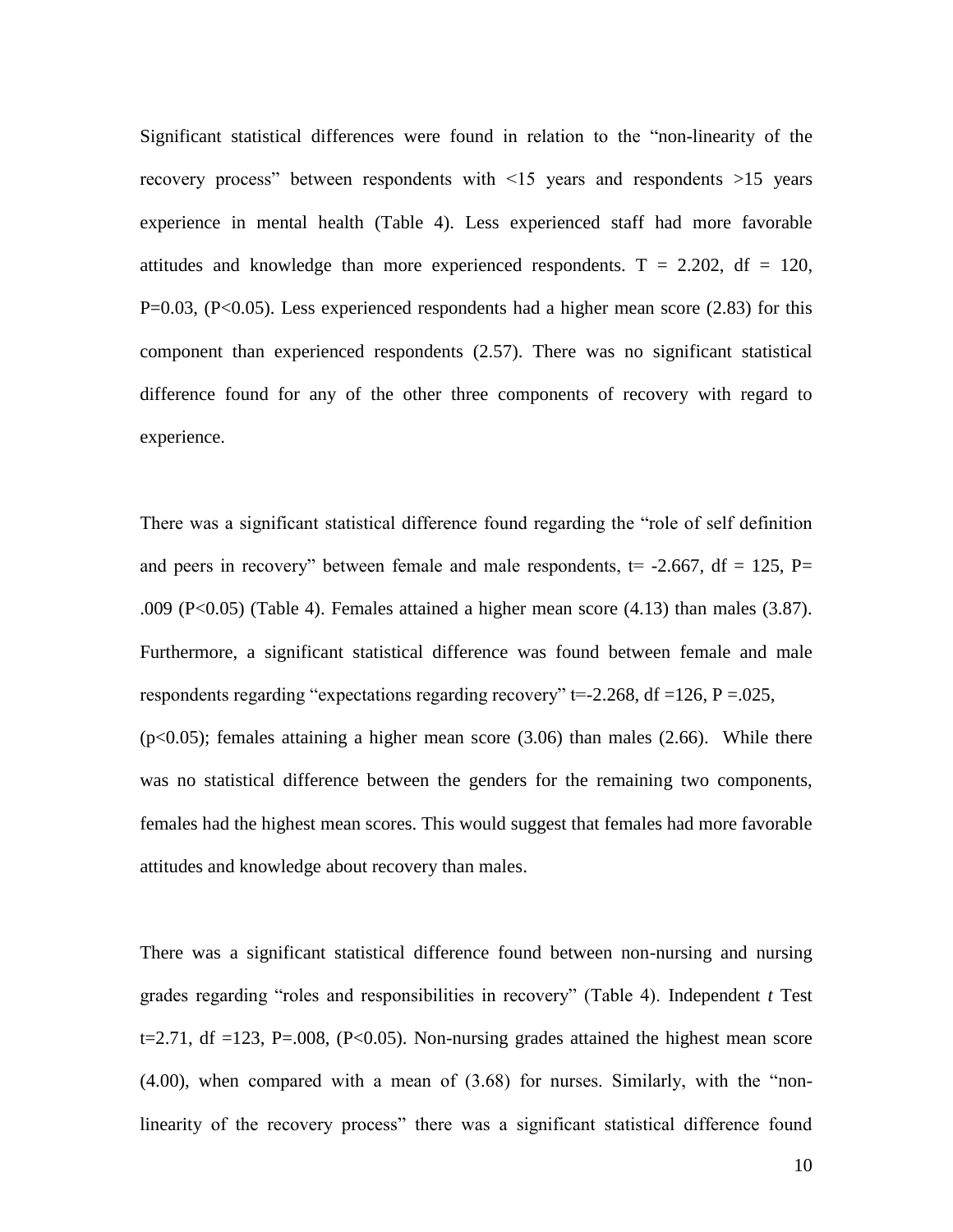between disciplines, t= 4.43, df =124, P=.000, ( $p<0.05$ ), with a mean of (3.05) for non nursing grades and (2.52) for nurses. Non-nursing grades also scored higher means on both other recovery components.

**Findings from additional questions on information needs and training in recovery** Three questions asked respondents about their information needs regarding the concept of recovery, and if they had received recovery training (Table 5).

**Table 5: Questions regarding information needs and training in recovery**

| Question                   | Yes            | No       |
|----------------------------|----------------|----------|
| Read recovery information  | $81\%$ (n=105) | 18%      |
|                            |                | $(n=23)$ |
| Received recovery training | $22\%$ (n=29)  | 75 %     |
|                            |                | $(n=98)$ |

| <b>Ouestion</b>   | More           | Less              | About the same |
|-------------------|----------------|-------------------|----------------|
| Information needs | $88\%$ (n=114) | $\frac{2\%}{n=3}$ | $10\%$ (n=13)  |

Content analysis of the comments and suggestions offered qualitatively in response to the open-ended questions revealed a recurring theme of the need for more information, education, and training and specialist skills in recovery. The majority of respondents had no formal training in recovery principles, and those with exposure to the concept gained their knowledge through informal methods rather than structured programmes.

Furthermore, responses to the questions on the key skills required by mental health professionals in helping clients in their recovery fell into the following three themes: counselling skills, collaborative working and sharing knowledge. In addition, many respondents stressed the importance of good communication/interpersonal skills.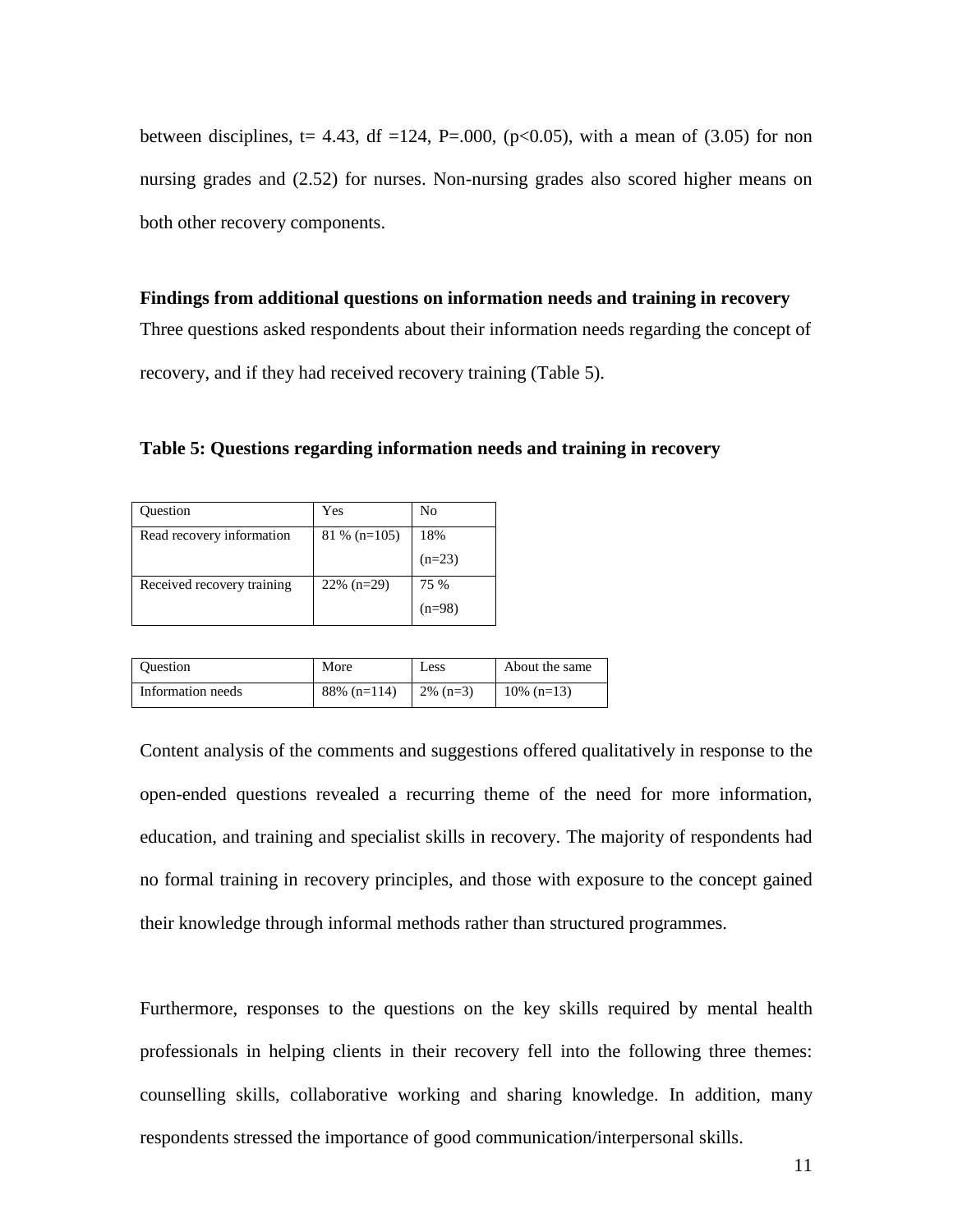Respondents also offered comments on the importance to be able to work collaboratively with clients in a holistic fashion, and empowering clients. One respondent identified, *"putting clients needs first before their own".* While another identified *"working with clients as opposed to directing them towards institutional goals".* Another respondent eloquently depicted recovery skills as follows: "*Tolerance, patience, listening to client's own goals, accepts change disappointment and failure*. *Be open and honest, source all help available; be prepared for the long haul, hasten slowly".*

The importance of collaborative working with fellow team members was also identified and an awareness of each discipline's role was identified, as was the sharing of information. This is revealed in the following comment: *"The experience and wisdom to know which resource on a team is appropriate at different times of the recovery process."* Another respondent called for *"team working as a skill, not just on paper…"* Finally, knowledge was a recurring theme in the responses offered. Respondents identified having knowledge and education on clients' illness, and the ability to share and explain this knowledge with the client as important. The importance of being able to *"recognise symptoms, explain the illness and show possible options for recovery"* was proffered by one respondent to illustrate this view. Such responses emphasize the importance of using a biological, psychological and social approach to management of illness in keeping with a recovery approach to care.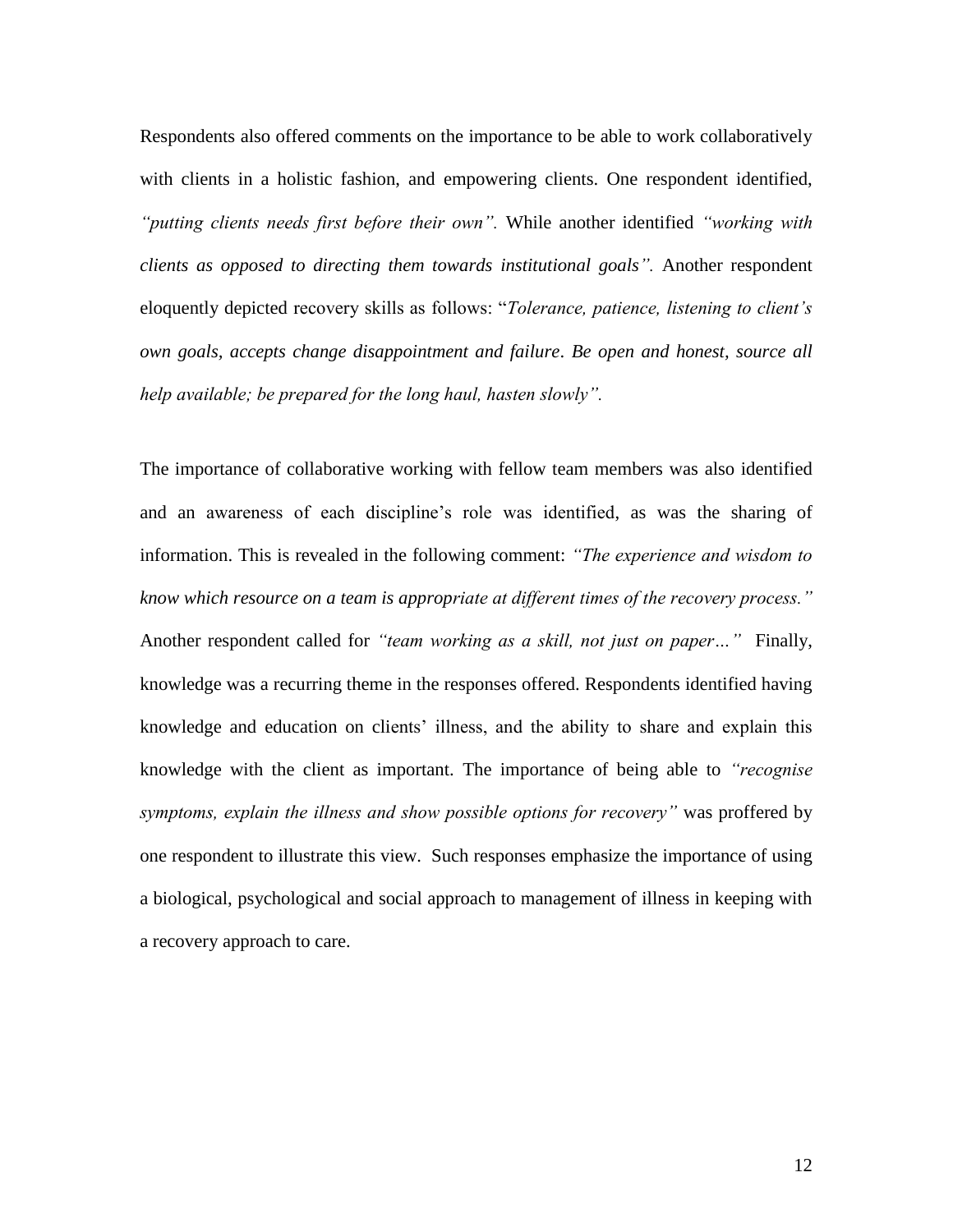## **Discussion**

The study findings suggest that recovery is viewed positively as a philosophy of care for delivering mental health services, and an overwhelming majority of respondents requested further training and education in the recovery model. However, the fact that the study was conducted at a time when a recovery philosophy is being advocated as the way forward in Irish mental health services must be noted when analyzing the findings, as participants may well have been influenced to respond in a positive manner.

It was also found that respondents have less knowledge and discerning attitudes to the themes of "non-linearity of the recovery process", "risk taking", and "hope." Similar findings are reported by Bedregal *et al.* (2006) who found that mental health professionals were least familiar with the process of non-linearity, and the role of hope in recovery. The study also revealed that less experienced staff and non-nursing grades had more favorable attitudes and knowledge to this component.

The shift from an illness focus to a recovery focus which embraces the notion of the nonlinearity of the process is facilitated by professionals having realistic expectations for service users, and having the ability to instill hope. Respondents in this study scored poorly on this component with one in three (34%) unsure how to develop realistic expectations for service users to participate in their recovery, and almost a further one third (30%) disagreed with having expectations. Where professionals have low expectation for service users, they delay the recovery journey and in fact encourage learned helplessness (Roberts & Wolfson 2004).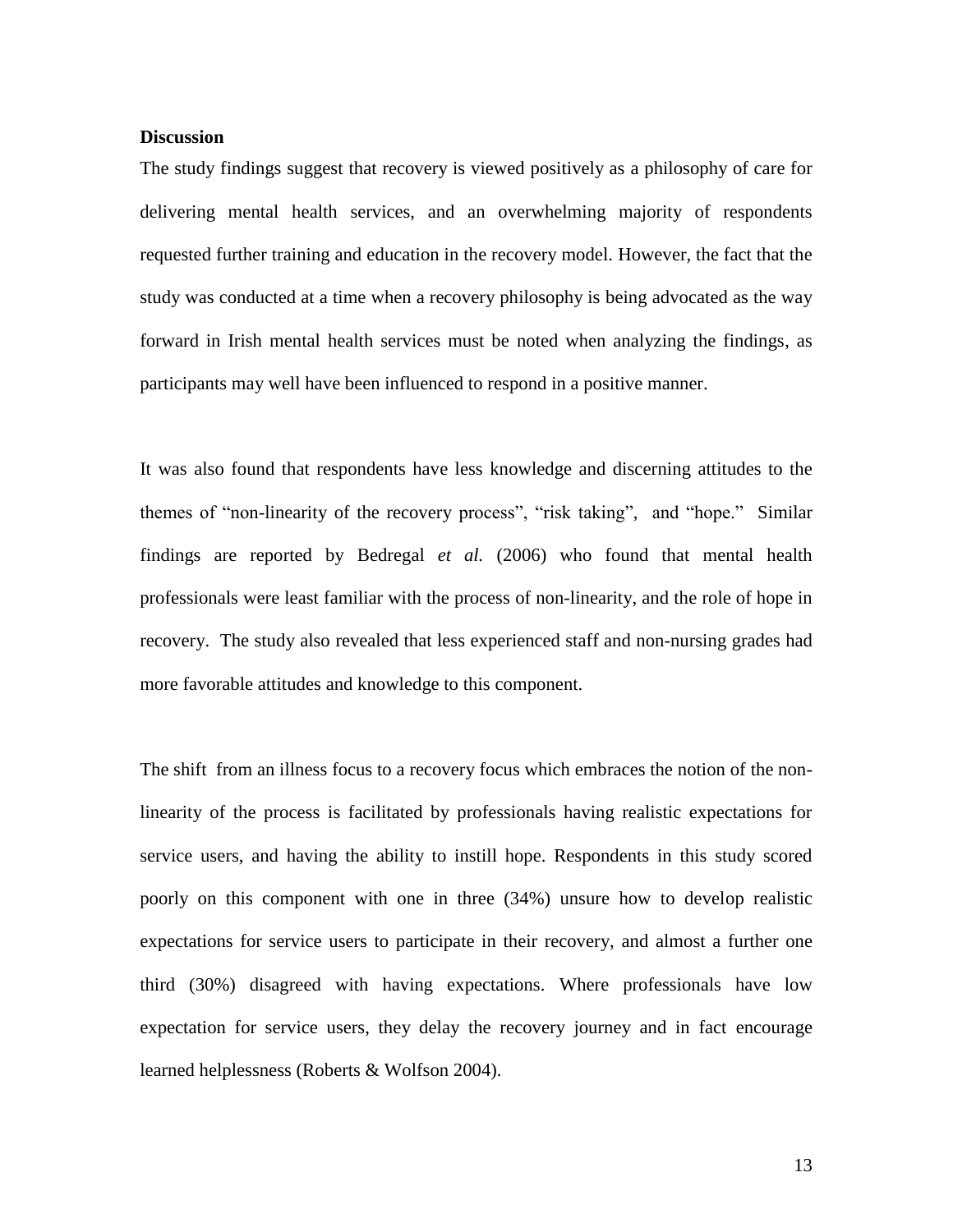Respondents undervalued hope, which is a critical finding, as hope and optimism are considered the first principle underpinning a recovery approach offering the possibility of recovery from mental Illness (Mental Health Commission, 2008). The corollary implication is that in the absence of hope, recovery is less likely to occur. However, respondents also expressed a need for more training to assist with developing realistic expectation for service users' own hope. This finding is encouraging because professionals who cannot foster hope cannot assist in the recovery process (Repper *&* Perkins 2003).

The study findings also indicate that respondents were uncomfortable encouraging therapeutic risk. However, risk taking is the core of community care (Harrison 1997). Nevertheless, risk is commonly regarded as something negative and to be avoided and frequently defined in terms of physical harm to self and others (Ryan 2001). The management of risk therefore, needs a comprehensive multidisciplinary approach to care with good communication and information sharing and clear lines of responsibilities ad accountability (Wright & Stockford 2001). However, there is a dearth of literature promoting therapeutic risk taking otherwise referred to as positive risk taking (Stickley & Felton 2006). Another difficulty is the tensions that exist between policies and practice. On one hand is the promotion of choice and freedom, and on the other, the endorsement of control is evident (Barker 2000). Therefore, professionals are placed in the difficult position between two competing forces of positive risk taking and risk management.

Shared decision-making in mental health encourages open communication, in an honest genuine manner (Hawks 1992, Rodwell 1996) based on mutual trust, respect participation

14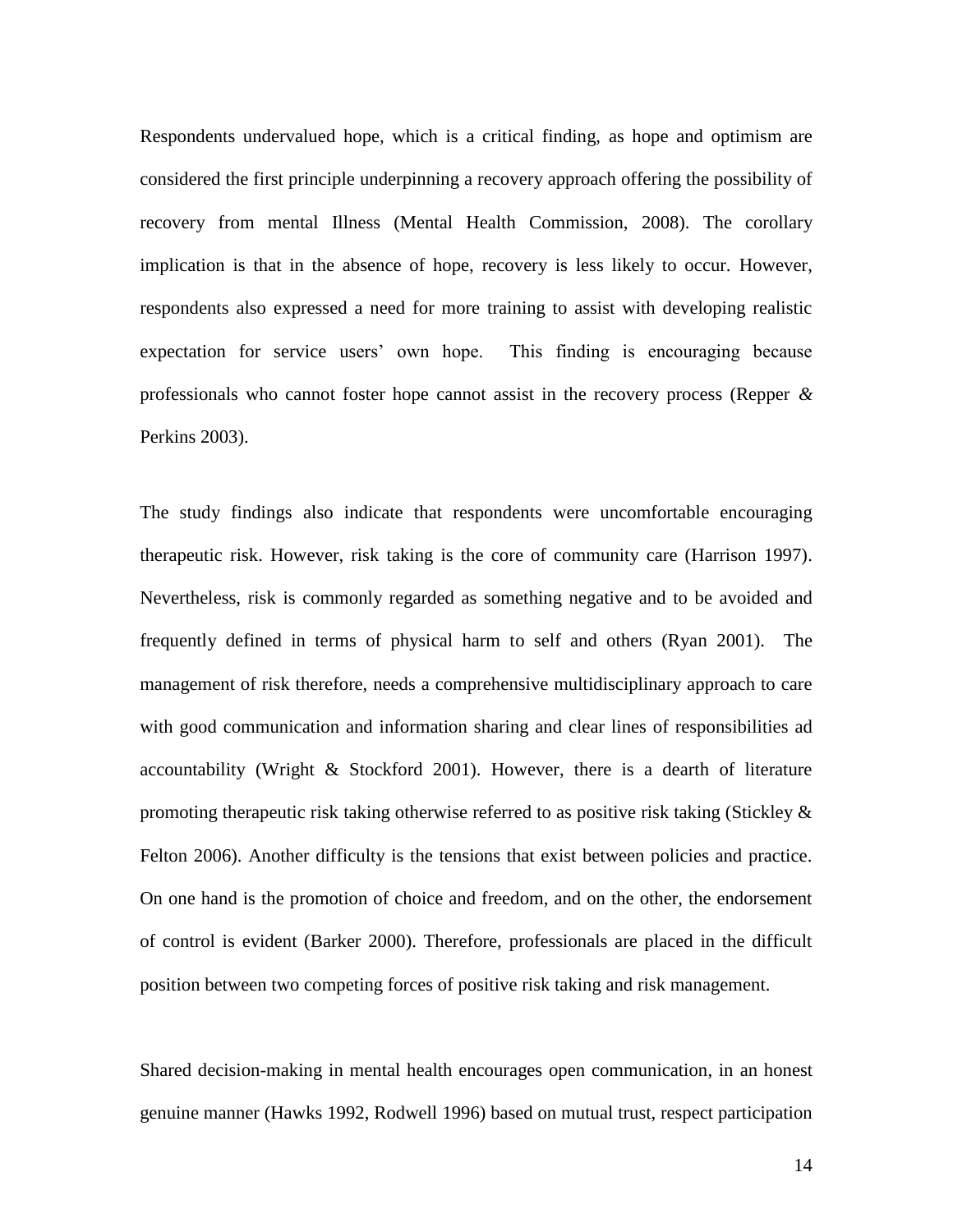and a commitment to education (Malby 1992). Importantly, these factors were identified in this study by respondents as key skills required by professionals to help clients in their recovery. However, respondents also repeatedly requested support and education to enable them to embrace this new way of working.

Respondents in this study were acutely aware of the necessary skills required to facilitate empowerment and promote recovery. Qualitatively, they identified collaborative partnership approaches utilising core counselling skills and sharing knowledge through education as the vehicle to recovery. The importance of the interpersonal relationship between professional and service user is well documented in the literature (Smith 2000). Central to this relationship is the need for an equal relationship between professional and service user (Pieranunzi 1997), where reciprocity is embraced (Dorrer & Schinkel 2008).

Respondents in this study also acknowledged the need for information, training and education for both professionals and service users in order to embrace working within a recovery ethos. They also raised the issue of the importance of interprofessional learning as a team and the need for a multidisciplinary team approach to care.

### **Study limitations**

The study was undertaken across one service provision area; therefore, the findings are not representative of the population as a whole. Furthermore, a bigger sample would have allowed a statistical comparison of individual disciplines. However, the study has further endorsed the use of the Recovery Knowledge Inventory (RKI) as a valid tool for assessing staff training needs regarding recovery.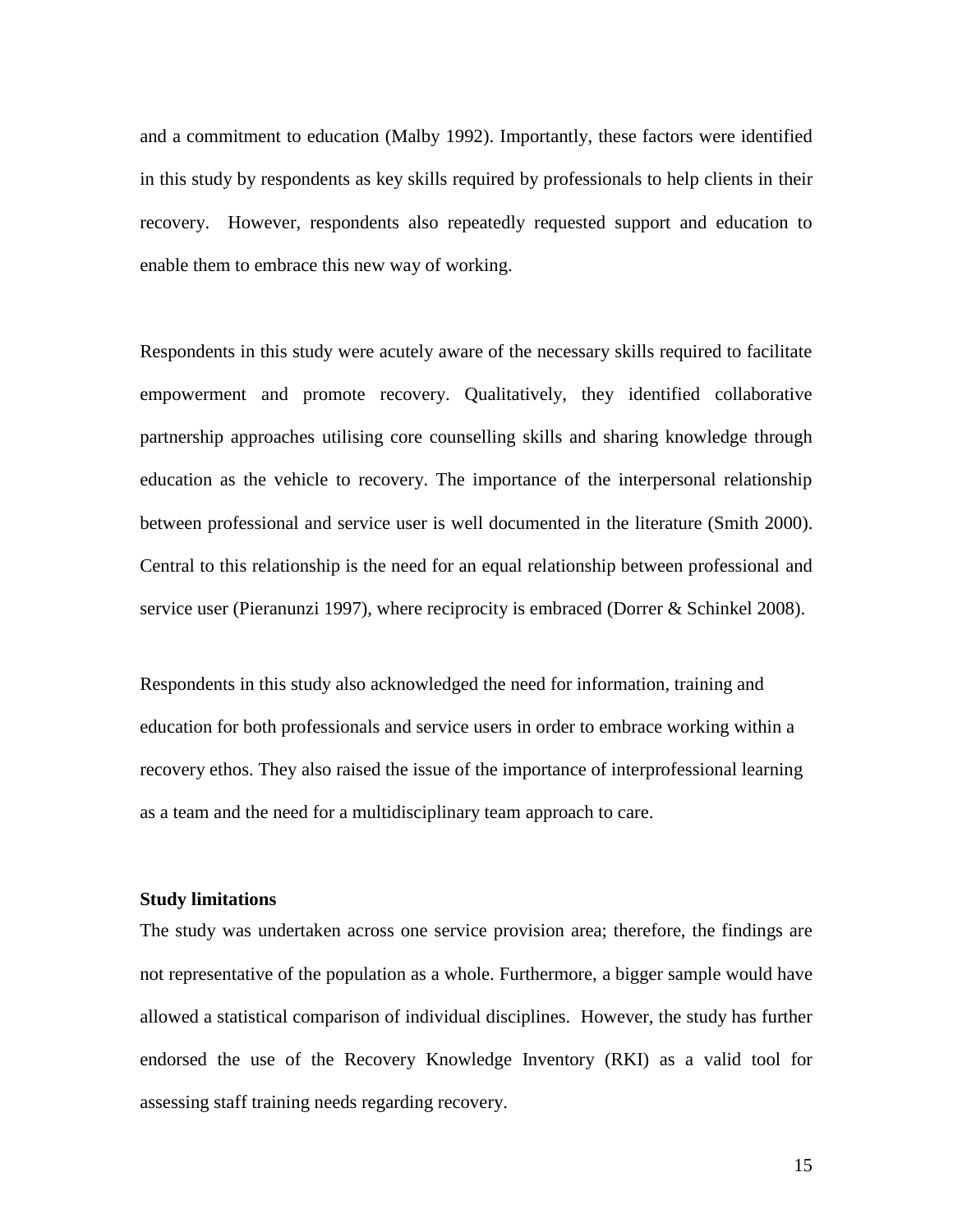#### **Implications and conclusion**

The study findings are encouraging overall, with respondents having good knowledge and favorable attitudes to the role of self definition in recovery and the importance of peer support in the process. Notwithstanding that the concept of recovery was not homogeneously appreciated, it was nevertheless warmly embraced by respondents. Indeed the yearning for more training and information signaled respondents' interest in recovery.

The challenge for existing MDT professionals elicited from this study is to examine their attitudes and approach to care. Hope and optimism ought to be present, as should the aim of promoting social inclusion and opportunities. Services that are recovery focused typify a philosophical approach to service delivery that compliments other interventions that may be provided to ameliorate the symptoms of mental illness (Sowers 2005). Implementing such recovery orientated services will undoubtedly require extensive commitment from services and professionals at all levels embracing a willingness to change and be innovative about practice. Recovery cannot be an "add on" to existing services, supports or systems (Davidson *et al*. 2007, p. 31), and professionals must "start and end with a message of hope" (Townsend & Glasser 2003, p. 85).

### **Acknowledgement**

Our thanks to Luis E. Bedregal for permission to modify and use the RKI, and for assistance on its use.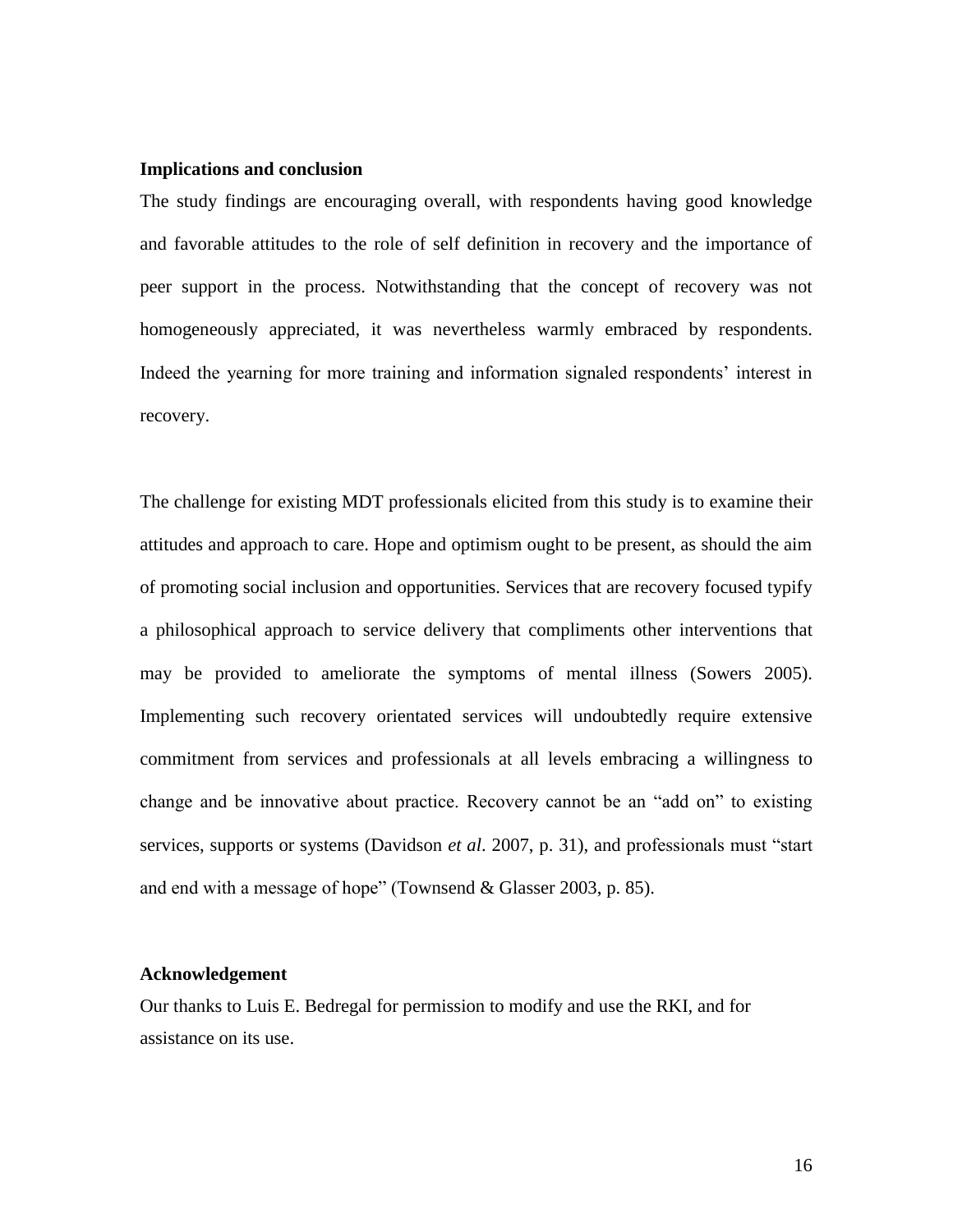# **References**

Barker P. (2000) Commentaries and reflections on mental health nursing in the UK at the dawn of the new millennium: Commentary1. *Journal of Mental Health* **9**, 617-619.

Bedregal L.E., O`Connell M., Davidson L. (2006) The Recovery Knowledge Inventory: Assessment of Mental Health Staff Knowledge and Attitudes about Recovery. *Psychiatric Rehabilitation Journal.* **30**, 96-103.

Burnard P. (1991) A method of analysing interview transcripts in qualitative research. *Nurse Education Today* **11**, 461-466.

Clement J.A. (1997) Managed Care and Recovery: Opportunities and Challenges for Psychiatric Nursing. *Archives of Psychiatric Nursing* **11**, 231-237.

Davidson, L. Tondora, J. O'Connell, M. J. Kirk, T. Rockholz, P. Evans, A. (2007) Creating a Recovery-Oriented System of Health Care: Moving from Concept to Reality. *Psychiatric Rehabilitation Journal*. 31 (1), 23-31.

Dorrer N., Schinkel M. (2008) Towards Recovery Competencies. *Mental Health Today*. **Feb.,** 30-33.

Harrison G. (1997) Risk assessment in a climate of litigation*. British Journal of Psychiatry*. **170,** 37-39.

Hawks J.H. (1992) Empowerment in nursing education: concept analysis and application to philosophy, learning and instruction*. Journal of Advanced Nursing* **17**, 609-618.

LaFort S. (1993) The statistical versus the clinical significance debate. Image-*Journal of Nursing Scholarship* **25**, 57-62.

Malby R. (1992) Patient advocacy: what does it really mean? *British Journal of Nursing* **1**, 117.

Mental Health Commission (2005) *A Vision for a Recovery Model in Irish Mental Health Services.* Discussion Paper. Mental Health Commission, Dublin.

Mental Health Commission (2008) *A Recovery Approach within the Irish Mental Health Services. A Framework for Development*. Mental Health Commission, Dublin.

Oades L., Deane F., Crowe T., Lambert W.G., Kavanagh D., Llyod C. (2005) Collaborative Recovery: an integrative model for working with individuals who experience chronic and recurring mental illness. *Australasian Psychiatry* 13, 279-284.